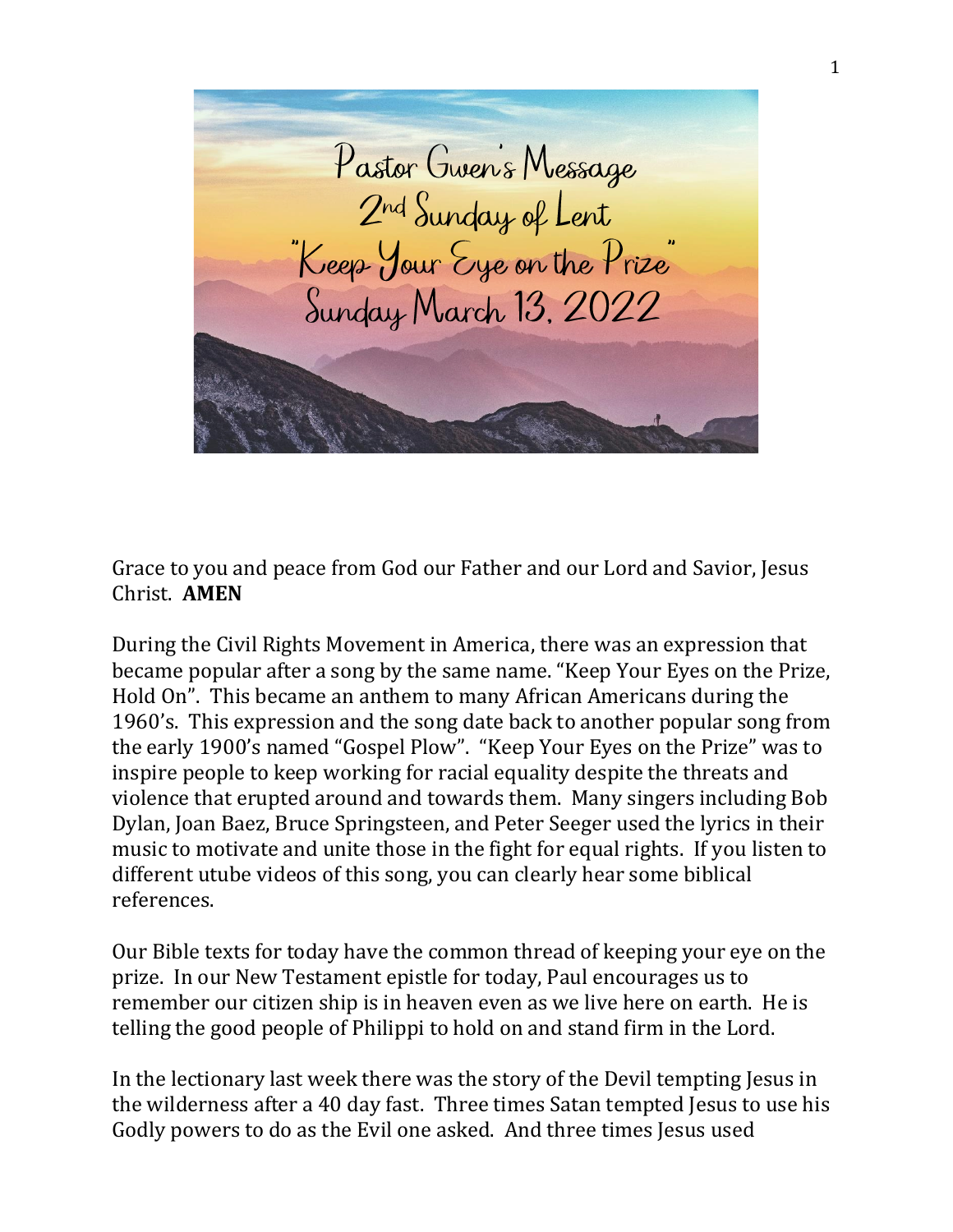Scripture quotes to show the Devil he was focused on what His Father had sent him to do. The devil finally went away from Jesus when he realized that Jesus had his eyes set on the prize, set on Jerusalem.

Our Luke text this morning seems like it is another temptation for Jesus. The Pharisees are encouraging Jesus to save himself and flee to avoid the wrath of Herod. But Jesus will not be deterred. He is on his way to Jerusalem, to accomplish His mission. He has his eyes set on his rendezvous with the cross. Even though the Pharisees warn Jesus what will happen if he goes to Jerusalem, Jesus continues His path. And don't you love the cryptic answer that Jesus has for Herod. He tells the Pharisees that they should go tell "the fox" Herod that his work is not yet finished. Jesus will continue to cast out demons and cure people for two more days. Then His work will be finished on the third day.

In those two days, Jesus' work is not yet finished. He will continue His ministry of healing and bringing God's love to the people. The threat of Herod will not slow Jesus' kingdom work. Jesus is keeping his eye on the prize. And that prize comes on the third day. The third day is the day of resurrection.

Jesus knows what is going to happen. He knows where He is headed. He is going to Jerusalem, where He knows what is going to happen when he reaches there. Jesus does not need those Pharisees to tell him or to warn him. He will be crucified on a cross. And His ministry will not be overruled by His death. Jesus will rather be defined by His resurrection. His ministry is only perfected in that resurrection. And that is the prize on which He sets his eyes.

What could be a better example for us? We too must keep our eyes on the prize as we live life in such an unstable and threatening world. Paul's words from Philippians ring true as we confront the devil around the next corner and in our sinful thoughts of our own power. The finite world in not the end, as Paul said, our citizenship is in heaven with God. We don't belong to this world. We are only here on a temporary visa if you will, so we can witness to God's unconditional love. We keep our eyes on the prize and remember that we have seen that the resurrection is stronger than death. We know that love conquers all hatred, all division, all differences. We are here to witness to